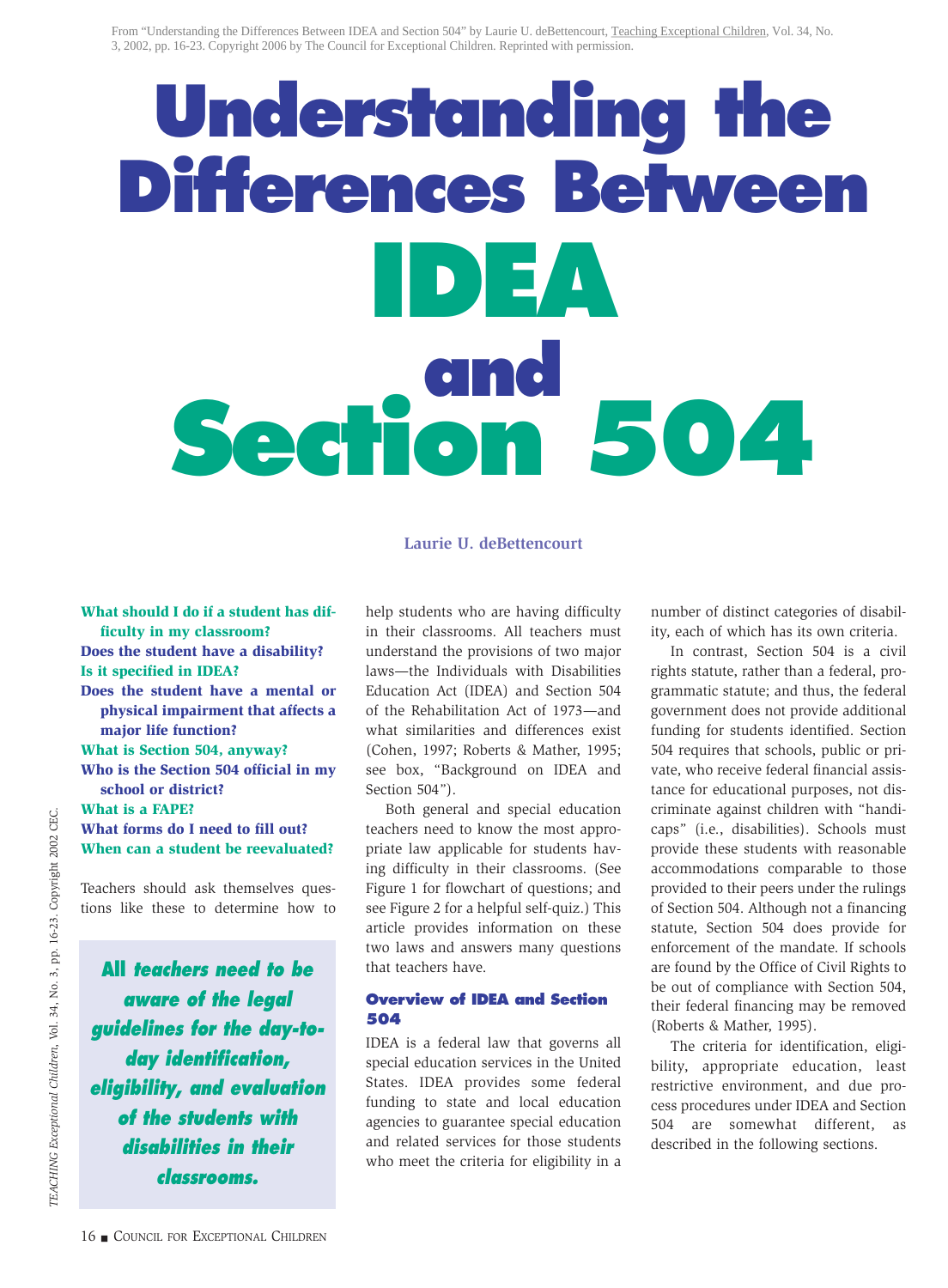#### **Identification**

Under the IDEA guidelines, school districts are required to identify and evaluate children suspected of having a disability. Such "child find" activities should be publicized. This requirement extends beyond the children receiving services in the public schools; it also includes students who reside in the school district but do not attend the public schools. The official comment to the regulations states that the "child find" obligation includes *all* children with disabilities, including children attending private schools (see http:// www.ideapractices.org).

Many school districts use a parental handbook (i.e., packet of information given to parents the first day of school) as a method for identification of students in need of services. Handbooks distributed to families at the beginning of the school year might include information about many school procedures, for example: (a) snow day procedures, (b) hot lunch menus, and (c) information about what to do if your child has difficulties in school.

Section 504 does require school district personnel to identify and locate students within their school district suspected of having a disability who attend public schools, private schools, or state agencies. (See Table 1, page 18, for differences in identification.)

#### **Eligibility**

For a child to be eligible for services under IDEA, the child must meet the criteria for eligibility in one or more of 13 categories of disabilities identified in the law. Alternatively, at the discretion of the state and the LEA, a child ages 3 through 9 may be found eligible if he or she is experiencing development delays in one or more of the areas specified below and, by reason thereof, needs specifial education and related services. The areas of developmental delay are: physical development, cognitive development, communication development, social or emotional development, or adaptive development, and by reason thereof needs special education and related services. The 13 categories of disabilities identified in the law are: 1. Autism

#### **Background on IDEA and Section 504**

In the United States, since 1975, every child with a disability has been entitled to a free appropriate public education (FAPE) designed to meet his or her individual needs under the rules and regulations of Public Law 94-142, the Education for All Handicapped Children Act. In 1990, this law was revised and reauthorized as the Individuals with Disabilities Education Act (IDEA, P.L. 101-476, P.L. 105-17). Further revisions were made to IDEA, and the IDEA Amendments were signed in 1997.

There are approximately 5 1/2 million children with disabilities who receive special education and related services and are protected by IDEA (U.S. Department of Education, 2000). However, some children with special needs are not served under IDEA but are served under Section 504 of the Rehabilitation Act of 1973 (hereinafter "Section 504"). Section 504, a civil rights law, prohibits discrimination on the basis of disabling conditions by programs and activities receiving or benefiting from federal financial assistance. Knowledge of the provisions of the two laws and their differences can assist teachers in planning the most appropriate education for students with disabilities.

It is especially critical for general education teachers to comprehend the implications of these laws within their classrooms because many students with disabilities currently spend the majority of the school day in general education classrooms. Approximately 70% of students with disabilities receive special education and related services in a general education classroom, with some receiving part-time resource assistance (U.S. Department of Education, 2000). Therefore, general education teachers need to be aware of the legal guidelines for the day-to-day identification, eligibility, and evaluation of the many students with disabilities in their classrooms according to Section 504 and IDEA.

- 2. Specific learning disability
- 3. Speech or language impairments
- 4. Emotional disturbance
- 5. Traumatic brain injury
- 6. Visual impairment
- 7. Hearing impairment
- 8. Deafness
- 9. Mental retardation
- 10. Deaf-blindness
- 11. Multiple disabilities
- 12. Orthopedic impairment
- 13. Other health impairment

Each category has specific criteria specifying the presence of the disabling condition; in addition, the disabling condition must adversely affect the student's educational performance. Schools often use failure as the criterion for "adversely affecting educational performance."

Attention deficit/hyperactivity disorder (ADD/ADHD) is not a discrete category under IDEA; however, a student with ADD or ADHD may be served under IDEA if one of the following applies:

- His or her ADD/ADHD causes the child to have learning or emotional disabilities and he or she meets the criteria under the category of learning disabilities or emotional disturbance.
- The student meets the criteria for "other health impaired" (OHI); that is, his limited strength, vitality, or alertness, including a heightened

**Related services provided under IDEA may include speech and language therapy, occupational therapy, physical therapy, counseling services, psychological services, social services, and transportation.**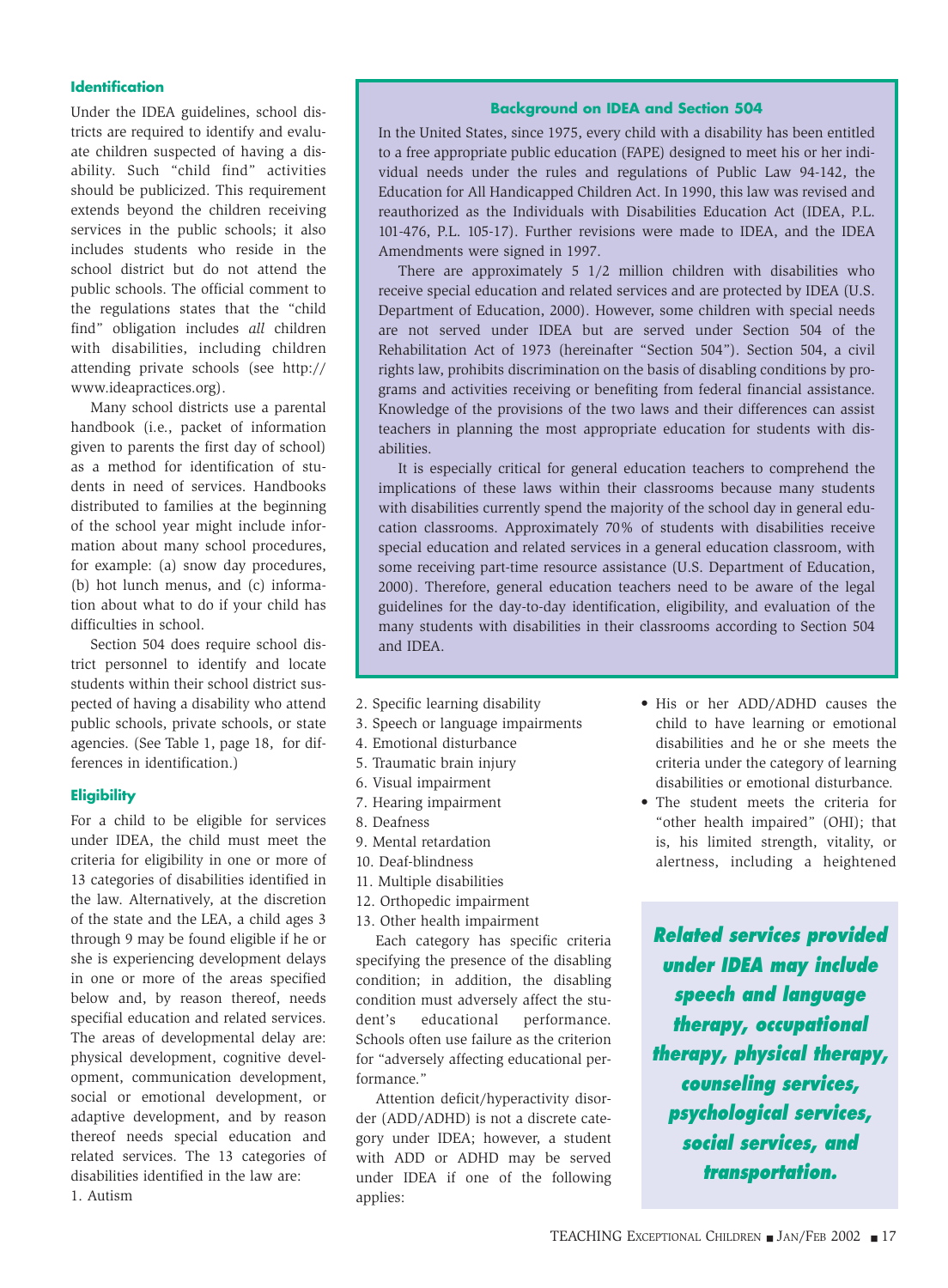

*Note:* IDEA = Individuals with Disabilities Education Act (amended 1997); IEP = individualized education program; Section 504 = Section 504 of the Rehabilitation Act of 1973.

**IDEA is a federal law that governs all U.S. special education services; Section 504 is a civil rights statute, requiring that schools, public or private, who receive federal financial assistance for educational purposes, not discriminate against children with disabilities.** 

alertness to environmental stimuli results in limited alertness with respect to the educational environment, that adversely affects his educational performance (Reid & Katsiyannis, 1995). Each state varies somewhat in its specific criteria for eligibility for OHI.

To be eligible for services under Section 504, the existence of an identified physical or mental condition (e.g., asthma) must substantially limit a major life activity. Major life activities include the following: walking, seeing, hearing, speaking, breathing, learning, working, and caring for oneself. It is up to the school district to determine whether a particular impairment "substantially limits" a major life activity. The definition for eligibility used by most school districts is broader under Section 504 in comparison to IDEA.

#### **Evaluation**

Specific procedures are required for a student to be evaluated for possible services under IDEA and Section 504. Under IDEA, a full comprehensive evaluation is required, assessing all areas related to the suspected disability. Testing must be multidisciplinary, nondiscriminatory, and at no cost to the parents. A reevaluation of each child is conducted if conditions warrant a reevaluation, or if the child's parent or teacher requests a reevaluation, but at least once every 3 years. The parents must be involved and give informed consent before the school conducts an initial evaluation. In addition, IDEA pro-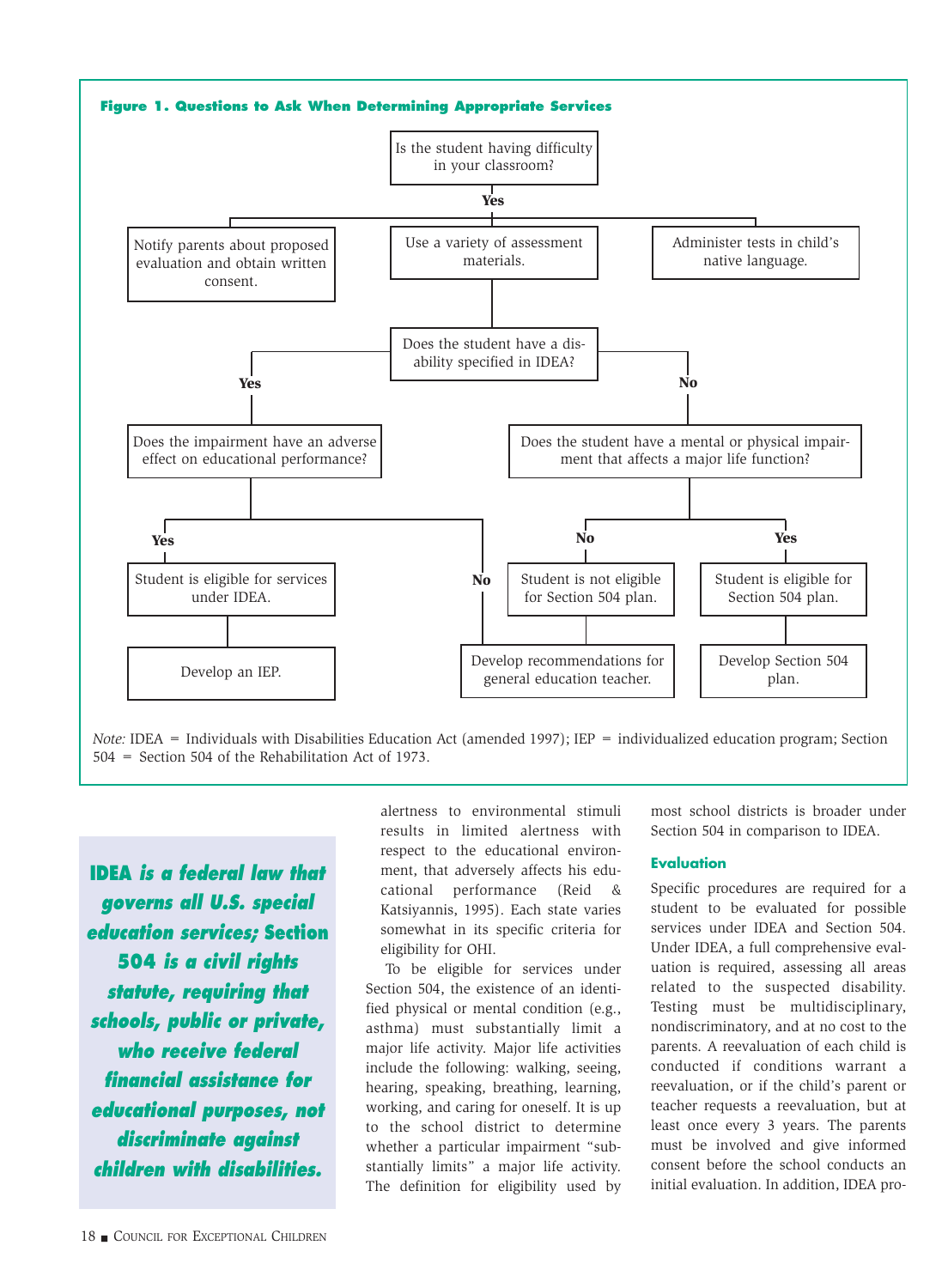#### **Figure 2. Quiz—Check Your Understanding of the Differences Between Section 504 and IDEA**

- 1. A student identified for services under Section 504 would need all of the following *but* 
	- a. An impairment that limits a major life activity
	- b. A special education categorical classification
	- c. A handicap
	- d. Difficulty in school

2. A reevaluation for a student who is receiving services under IDEA could be provided when

- a. Parents request one
- b. Teachers request it
- c. Within 3 years
- d. All of the above
- e. None of the above

3. A Free Appropriate Public Education (FAPE) is designed to provide

- a. "Educational benefit" for those students identified under Section 504
- b. Related services only for those students identified under IDEA
- c. Special education placement for the students identified under IDEA
- d. Special education placement for the students identified under Section 504
- 4. Due Process Procedures include all of the following except
	- a. Impartial hearings
	- b. Consent requirements
	- c. Annual goals and short-term objectives
	- d. Representation by counsel
- 5. Teachers should know
	- a. Who their Section 504 compliance officer is at their school building
	- b. What forms are used to document the process of identifying a student for services under Section 504 and IDEA
	- c. What the school district requirements are for Section 504 and IDEA
	- d. All of the above

*Note:* IDEA = Individuals with Disabilities Education Act (amended 1997); Section 504 = Section 504 of the Rehabilitation Act of 1973. [Answers: 1.b 2.d 3.c 4.c 5.d]

| <b>Table 1. Identification Differences</b>                                                                                                                                                                                                                                                                                                                                                                                                  |                                                                                                                                                                                                                                                                                                                                                                                                                    |  |  |  |
|---------------------------------------------------------------------------------------------------------------------------------------------------------------------------------------------------------------------------------------------------------------------------------------------------------------------------------------------------------------------------------------------------------------------------------------------|--------------------------------------------------------------------------------------------------------------------------------------------------------------------------------------------------------------------------------------------------------------------------------------------------------------------------------------------------------------------------------------------------------------------|--|--|--|
| <b>IDEA</b>                                                                                                                                                                                                                                                                                                                                                                                                                                 | <b>Section 504</b>                                                                                                                                                                                                                                                                                                                                                                                                 |  |  |  |
| All school-aged children who fall<br>within one or more specific cate-<br>gories of qualifying conditions<br>(i.e., autism, specific learning dis-<br>ability, speech or language impair-<br>ment, emotional disturbance, trau-<br>matic brain injury, visual impair-<br>ment, hearing impairment, deaf-<br>ness, mental retardation, deaf-<br>blindness, multiple disabilities,<br>orthopedic impairment, and other<br>health impairments) | Individuals who meet the defi-<br>nition of qualified "handi-<br>capped" person—i.e., has or has<br>had a physical or mental impair-<br>ment that substantially limits a<br>major life activity or is regarded<br>as handicapped by others<br>(major life activities include:<br>walking, seeing, hearing, speak-<br>ing, breathing, learning, work-<br>ing, caring for oneself, and per-<br>forming manual tasks) |  |  |  |
| Requires that child's disability<br>adversely affect educational per-<br>formance                                                                                                                                                                                                                                                                                                                                                           | Does not require that the stu-<br>dent needs special education to<br>qualify                                                                                                                                                                                                                                                                                                                                       |  |  |  |
| <i>Note:</i> IDEA = Individuals with Disabilities Education Act (amended 1997);<br>Section $504$ = Section 504 of the Rehabilitation Act of 1973.                                                                                                                                                                                                                                                                                           |                                                                                                                                                                                                                                                                                                                                                                                                                    |  |  |  |

vides for independent educational evaluation at the school district's expense if parents disagree with evaluation obtained by the school. In some cases, due process hearing officers have found that school district evaluations were appropriate and that the parents had to bear the cost of the independent educational evaluation.

Under Section 504, a student must be identified through evaluation procedures that gather information from a variety of sources. Decisions about the student, evaluation data, and placement options need to be made by knowledgeable individuals. Such assessment decisions do not require written consent of the parents, only notice to the parents; however, good professional practice indicates use of informed consent. Section 504 does require "periodic" reevaluations, and a reevaluation is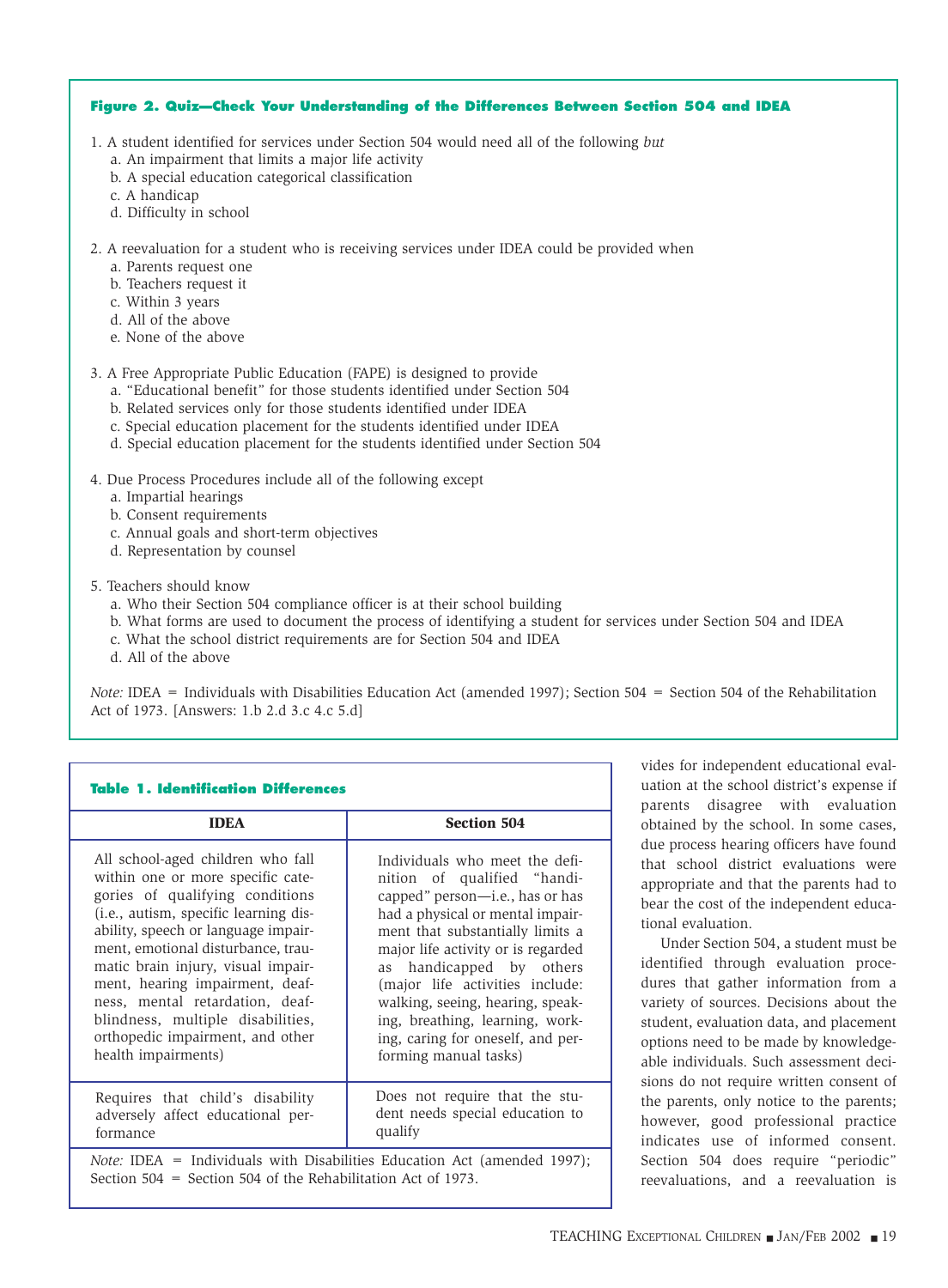| <b>Table 2. Differences in Evaluation</b>                                                                                                                                                     |                                                                                                  |  |  |  |  |
|-----------------------------------------------------------------------------------------------------------------------------------------------------------------------------------------------|--------------------------------------------------------------------------------------------------|--|--|--|--|
| <b>IDEA</b>                                                                                                                                                                                   | <b>Section 504</b>                                                                               |  |  |  |  |
| Full comprehensive evaluation<br>required by multidisciplinary<br>team                                                                                                                        | Evaluation draws on information<br>from a variety of sources and is<br>documented                |  |  |  |  |
| Requires informed and written<br>consent                                                                                                                                                      | Decision made by knowledgeable<br>group<br>Does not require consent of par-<br>ents, only notice |  |  |  |  |
| Requires a reevaluation of each<br>child, if conditions warrant a<br>reevaluation, or if the child's par-<br>ent or teacher requests a reevalua-<br>tion, but at least once every 3<br>years. | "Periodic" reevaluation required                                                                 |  |  |  |  |
| Provides for independent evalua-<br>tion at district expense if parents<br>disagree with first evaluation                                                                                     | No provision for independent<br>evaluation at school's expense                                   |  |  |  |  |
| Reevaluation not required before<br>significant change in placement                                                                                                                           | Reevaluation required before a<br>significant change in placement                                |  |  |  |  |
|                                                                                                                                                                                               |                                                                                                  |  |  |  |  |

*Note:* IDEA = Individuals with Disabilities Education Act (amended 1997); Section 504 = Section 504 of the Rehabilitation Act of 1973.

required before a "significant" change in placement takes place. There is no provision in place that allows for independent evaluation at the school district's expense. (See Table 2 for differences between IDEA and Section 504 in Evaluation.)

# **Appropriate Education**

Under the regulations of IDEA, school districts are required to provide a FAPE to children identified as having a disability and meeting the specific criteria of the 13 distinct categories. "Appropriate education" means a program designed to provide "educational benefit." When identified, the student is enti-

**The parents of a child with a disability have the right to request an IEP meeting at any time.** 

tled to an individualized education program (IEP), which must include the following (from www.ideapractices.org under Subpart C Services Section 300.347 that gives the content of the IEP):

- A statement of the child's present levels of educational performance, including measurable annual goals and benchmarks or short-term objectives.
- A statement of the special education and related services and supplementary aids and services to be provided to the child.
- An explanation of the extent, if any, to which the child will not participate with children in the general education class.
- A statement of any individual modifications in the administration of statewide or districtwide assessments of student achievement that are needed for the child to participate in the assessment; and if the IEP team deter-

mines that the child will not participate in a particular statewide or districtwide assessment of student achievement (or part of an assessment), a statement of why that assessment is not appropriate for the child; and how the child will be assessed.

- The projected date for the beginning of the services and modifications and the anticipated frequency, location, and duration of those services and modifications.
- A statement of how the child's progress toward the annual goals will be measured.
- How the child's parents will be regularly informed (through such means as periodic report cards).
- For each student with a disability, beginning at age 14 (or younger, if determined appropriate by the IEP team), and updated annually, a statement of the transition service needs of the student under the applicable components of the student's IEP that focuses on the student's courses of study (such as participation in advanced-placement courses or a vocational education program).

Public school officials must initiate and conduct IEP meetings periodically, but at least once every 12 months, to review each child's IEP, to determine whether the annual goals for the child are being achieved, and to revise the IEP, as appropriate.

Although the public school is responsible for determining when it is necessary to conduct an IEP meeting, the parents of a child with a disability have the right to request an IEP meeting at any time. For example, if the parents believe that the child is not progressing satisfactorily or that there is a problem with the child's current IEP, it would be appropriate for the parents to request an IEP meeting.

Specific participants are required to be present at the IEP meeting. The IEP team for each child with a disability should include the following:

- The parents of the child.
- At least one general education teacher of the child (if the child is, or may be, participating in the general education environment).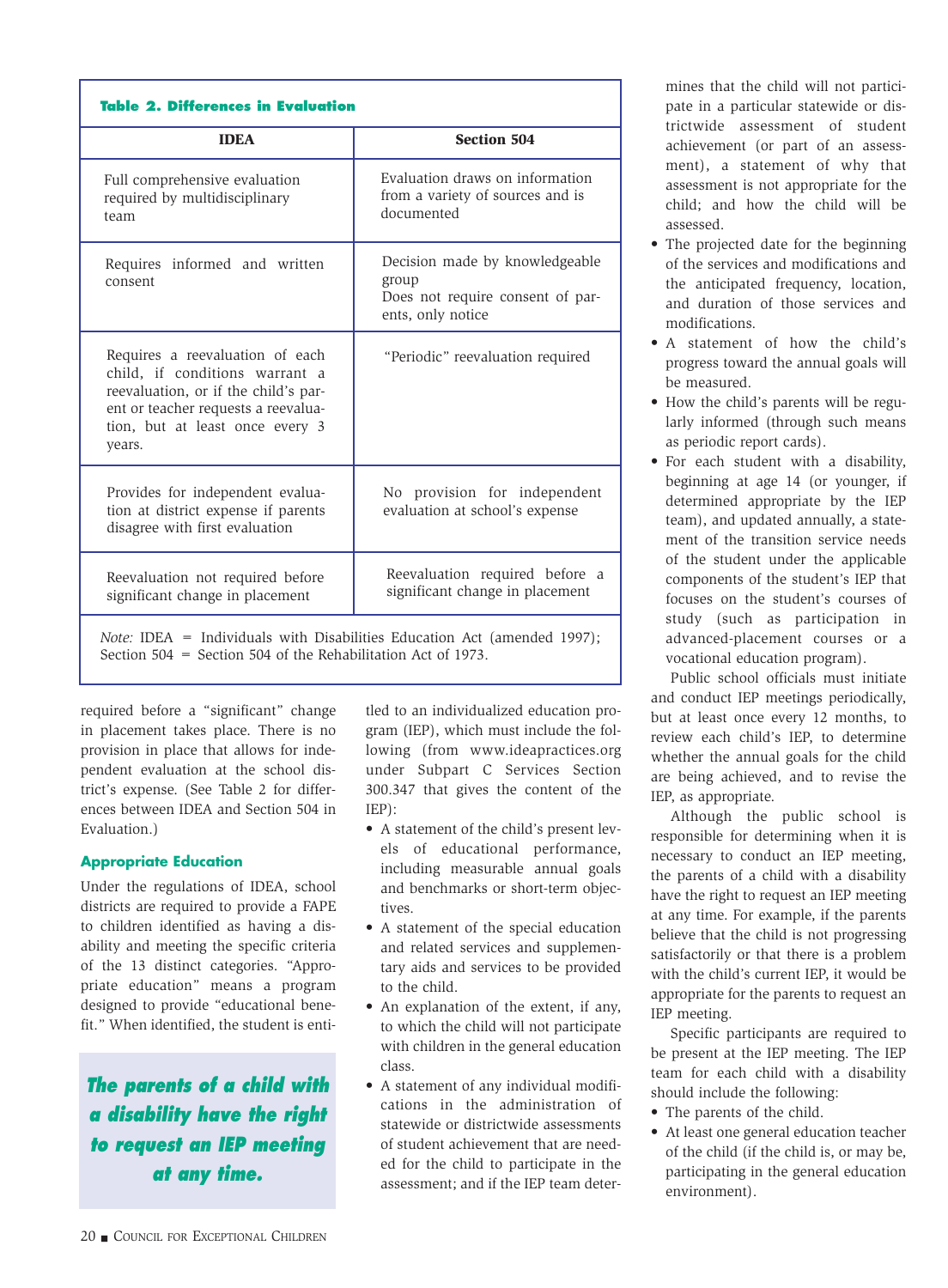- At least one special education teacher of the child, or if appropriate, at least one special education provider of the child.
- A representative of the public school system who is qualified to provide, or supervise the provision of, specially designed instruction to meet the unique needs of children with disabilities; is knowledgeable about the general curriculum; and is knowledgeable about the availability of resources of the public agency.
- A person who can interpret the instructional implications of evaluation results.
- At the discretion of the parent or the agency, other people who have knowledge or special expertise regarding the child, including related services personnel, as appropriate.
- If appropriate, the child.

The implementation of the IEP may take place within special education classrooms or within general education classrooms or a combination of both. Related services are provided at no additional cost for the family if students require them to benefit from specially designed instruction outlined in the IEP. Related services may include speech and language therapy, occupational therapy, physical therapy, counseling services, psychological services, social services, and transportation.

Under Section 504, an "appropriate" education means an education comparable to that provided to students without disabilities. The school district personnel are responsible to develop a Section 504 plan. Although the written document is not mandated, it is recommended. The IEP form may be used for the Section 504 plan, but many schools use a different form for the Section 504 accommodation plan (see Conderman & Katsiyannis, 1995). There are no specific requirements concerning parental participation or frequency of review. Students served under Section 504 can receive specialized instruction, related services, or accommodations within the general education classroom. Contrary to popular belief, Section 504 is not limited to general education-based services or modifications of general education programs. (See Table 3 for differences in

|  |                                | Table 3. Differences in Responsibility to Provide Free Appropriate |  |  |
|--|--------------------------------|--------------------------------------------------------------------|--|--|
|  | <b>Public Education (FAPE)</b> |                                                                    |  |  |

| <b>IDEA</b>                                                                                                                                | <b>Section 504</b>                                                                                                      |  |  |
|--------------------------------------------------------------------------------------------------------------------------------------------|-------------------------------------------------------------------------------------------------------------------------|--|--|
| Requires an individualized educa-<br>tion program (IEP)                                                                                    | Does not require an IEP, but does<br>require a plan                                                                     |  |  |
| Appropriate education means a<br>program designed to provide "edu-<br>cational benefit" for a person with<br>disabilities                  | "Appropriate" means an educa-<br>tion comparable to the education<br>provided to those students who<br>are not disabled |  |  |
| Placement may be any combina-<br>tion of special education and gen-<br>eral education classrooms                                           | Placement usually in general edu-<br>cation classroom                                                                   |  |  |
| Related services, if required                                                                                                              | Related services, if needed                                                                                             |  |  |
| Note: IDEA = Individuals with Disabilities Education Act (amended 1997);<br>Section $504 =$ Section 504 of the Rehabilitation Act of 1973. |                                                                                                                         |  |  |

responsibility to provide appropriate education.)

# **Least Restrictive Environment**

Both IDEA and Section 504 require that services for students with disabilities be provided within the least restrictive environment. The least restrictive environment refers to the provision that students with disabilities be educated to the maximum extent appropriate with students who do not have disabilities. IDEA is more explicit in this provision than Section 504.

Under Section 504, there are no limits on the services provided (e.g., counseling and speech both may be included), or where the services may be provided (e.g., in the general education classroom or the special education classroom). Section 504, however, requires that programs and services be accessible to students with disabilities.

#### **Due Process**

The due process procedural safeguards under IDEA include that the parents have the right to

- Consent to initial evaluation and services.
- Participate in all IEP meetings to discuss their child's program.
- Be informed by written notice of changes the school district proposes

in placement or services of their child.

- Request an independent evaluation and an impartial due process hearing.
- Be notified of the results of the hearing within 10 days by an independent hearing officer or counsel, and receive a written decision or taped transcript.

If parents are unhappy with the school district's decisions, they may file a complaint with their state department or with the Office of Special Education within the U.S. Department of Education.

Under the regulations of Section 504, parents have the right to

- Be notified that the school is proposing or stopping services for their child.
- Review their child's records.
- Ask for an impartial hearing and review process.

**Students served under Section 504 can receive specialized instruction, related services, or accommodations within the general education classroom.**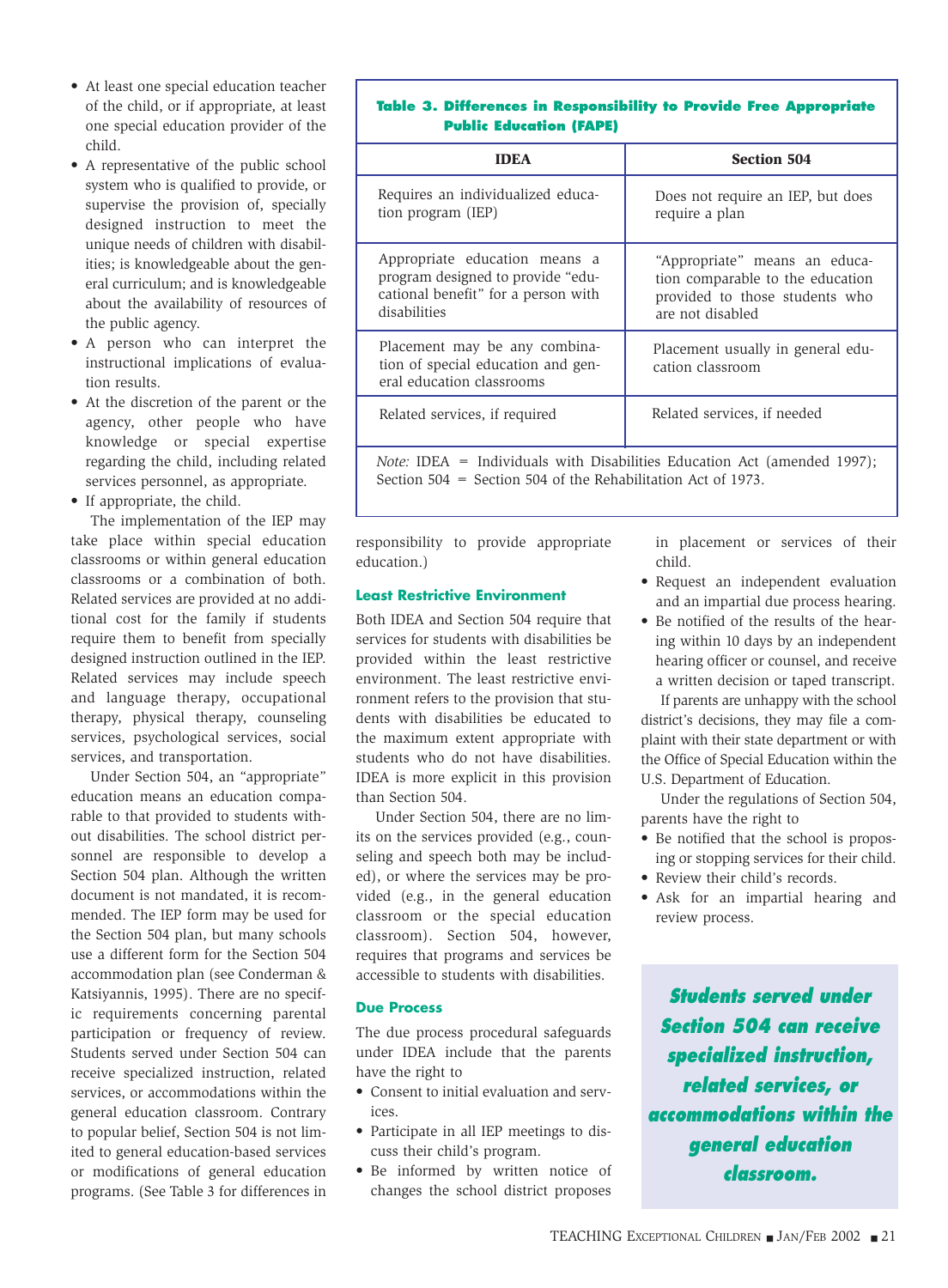The regulations do not specify a time-line requirement. If parents are unhappy with the school district's decisions, they may request an impartial due process hearing with the school district; or they may file a complaint with the U.S. Department of Education's Office for Civil Rights for violation of Section 504. (See Table 4 for Due Process Differences.)

#### **Synthesis of Differences**

The major differences between IDEA and Section 504 are in the flexibility of the procedures. For children to be identified as eligible for services under Section 504, there are less specific procedural criteria governing the requirements of the school personnel. Schools may offer less assistance and monitoring with Section 504 because there are fewer regulations by the federal government instructing them, especially in terms of compliance.

In contrast, students identified for services under IDEA must meet specific criteria; and the degree of regulation is more specific in terms of time-frames, parental participation, and formal paperwork requirements. In addition, IDEA speaks to special education of students with disabilities from preschool to graduation only (ages 3-21). Section 504 covers the lifespan and safeguards the rights of persons with disabilities in many areas of their lives, including employment, public access to buildings, transportation, and education.

# **Implications for Teachers and Administrators**

General education teachers need to be aware of the differences between the IDEA regulations and Section 504.

|  |  | <b>Internet Resources</b> |
|--|--|---------------------------|
|--|--|---------------------------|

IDEA Practices Home Page: **http://ideapractices.org**  Family & Advocates Partnership for Education (FAPE) Web Site: **http://www.fape.org**  Policymaker Partnership at the National Association of State Directors of Special Education: **http://www. ideapolicy.org/home.htm http://www.ldonline.org http://www.ed.gov http://www.cec.sped.org http://www.ed.gov/offices/ OSERS/IDEA http://www.edlaw.net http://www.ldanatl.org http://www.reedmartin.com http://www.chadd.org** 

| <b>Table 4. Differences in Due Process Procedures</b>                                                                                |                                                                                                                                                       |  |  |
|--------------------------------------------------------------------------------------------------------------------------------------|-------------------------------------------------------------------------------------------------------------------------------------------------------|--|--|
| <b>IDEA</b>                                                                                                                          | <b>Section 504</b>                                                                                                                                    |  |  |
| Must provide impartial hearings for<br>parents who disagree with the iden-<br>tification, evaluation, or placement<br>of the student | Must provide impartial hearings for<br>parents who disagree with the iden-<br>tification, evaluation, or placement<br>of the student                  |  |  |
| Requires written consent                                                                                                             | No consent requirement                                                                                                                                |  |  |
| Delineates specific procedures                                                                                                       | Requires that parent have an oppor-<br>tunity to participate and be repre-<br>sented by counsel-other details left<br>to the discretion of the school |  |  |
| Hearing Officer appointed by impar-<br>tial appointee                                                                                | Hearing Officer usually is appointed<br>by school                                                                                                     |  |  |
| Provides "stay-put" provision until<br>all proceedings are resolved                                                                  | No "stay-put" provisions                                                                                                                              |  |  |
| Parents must receive 10 days notice<br>prior to any change in placement                                                              | No requirement of days notice prior<br>to change of placement                                                                                         |  |  |
| Enforced by U.S. Department of<br>Education, Office of Special Edu-<br>cation                                                        | Enforced by U.S. Department of<br>Education, Office of Civil Rights                                                                                   |  |  |
| Note: IDEA = Individuals with Disabilities Education Act (amended 1997);                                                             |                                                                                                                                                       |  |  |

Section 504 = Section 504 of the Rehabilitation Act of 1973.

Because there are more and more identified children with attention-deficit disorder, communication diseases, and medical conditions (e.g., arthritis, AIDS, cancer) who are served in schools today, teachers need to know if these children are entitled to Section 504 or IDEA services. Students who are temporarily disabled also might be entitled to Section 504 services and an accommodation plan.

Students who are ineligible for services under the IDEA or are no longer entitled to services under IDEA (e.g., students with learning disabilities who no longer meet IDEA eligibility criteria) may be entitled to accommodations under Section 504. General and special education teachers need to understand the differences. Table 5 lists several basic suggestions for teachers.

# **Implications for Preservice Teacher Preparation**

As university faculty continue to train teachers in the legal requirements of IDEA and Section 504, they should emphasize not only the provisions of each, but also the distinctions between them. Frequently preservice and inservice teachers complete their training programs with minimal understanding of